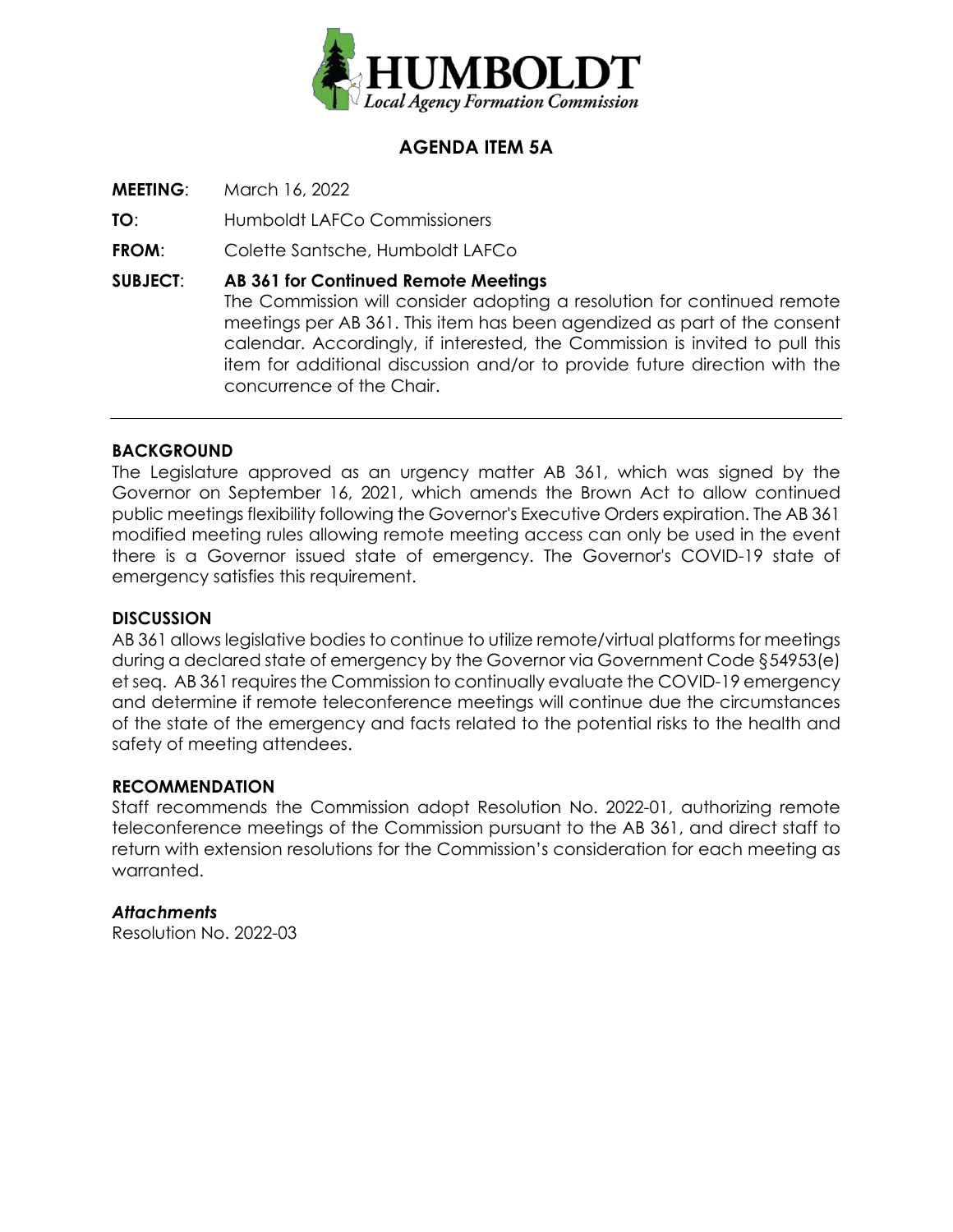

# **RESOLUTION NO. 22-03**

### **DECLARING ITS INTENT TO CONTINUE REMOTE TELECONFERENCE ONLY MEETINGS DUE TO THE GOVERNOR'S PROCLAMATION OF STATE EMERGENCY AND STATE REGULATIONS RELATED TO PHYSICAL DISTANCING DUE TO THE THREAT OF COVID-19**

WHEREAS, the Humboldt Local Agency Formation Commission, hereinafter referred to as the "Commission," is committed to preserving and promoting public access and participation in meetings of the Commission; and

WHEREAS, all meetings of Commission are open and public, as required by the Ralph M. Brown Act (Cal. Gov. Code 54950 – 54963), so that any member of the public may attend, participate, and observe the Commission conduct its business; and

WHEREAS, the Brown Act, Government Code section 54953(e), makes provisions for remote teleconferencing participation in meetings by members of a legislative body, without compliance with the requirements of Government Code section 54953(b)(3), subject to the existence of certain conditions; and

WHEREAS, a required condition is that a state of emergency is declared by the Governor pursuant to Government Code section 8625, proclaiming the existence of conditions of disaster or of extreme peril to the safety of persons and property within the state caused by conditions as described in Government Code section 8558; and

WHEREAS, such conditions now exist in the State, specifically, the Governor of the State of California proclaimed a state of emergency on March 4, 2020, related to the threat of COVID19, which remains in effect; and

WHEREAS, the proliferation of the Delta and Omicron variants of the virus continues to pose imminent risk to health and safety and directly impacts the ability of the public and the Commission to meet safely in person, accordingly, the Commission hereby recognizes the proclamation of state of emergency by the Governor of the State of California and the regulations of Cal/OSHA recommending physical distancing; and

WHEREAS, to allow for physical distancing and remote meeting attendance, the Commission does hereby find that the Commission shall conduct their meetings without compliance with paragraph (3) of subdivision (b) of Government Code section 54953, as authorized by subdivision (e) of section 54953, and that the Commission shall comply with the requirements to provide the public with access to the meetings as prescribed in paragraph (2) of subdivision (e) of section 54953; and

WHEREAS, the Commission meetings will be accessible to the public to attend electronically or via phone.